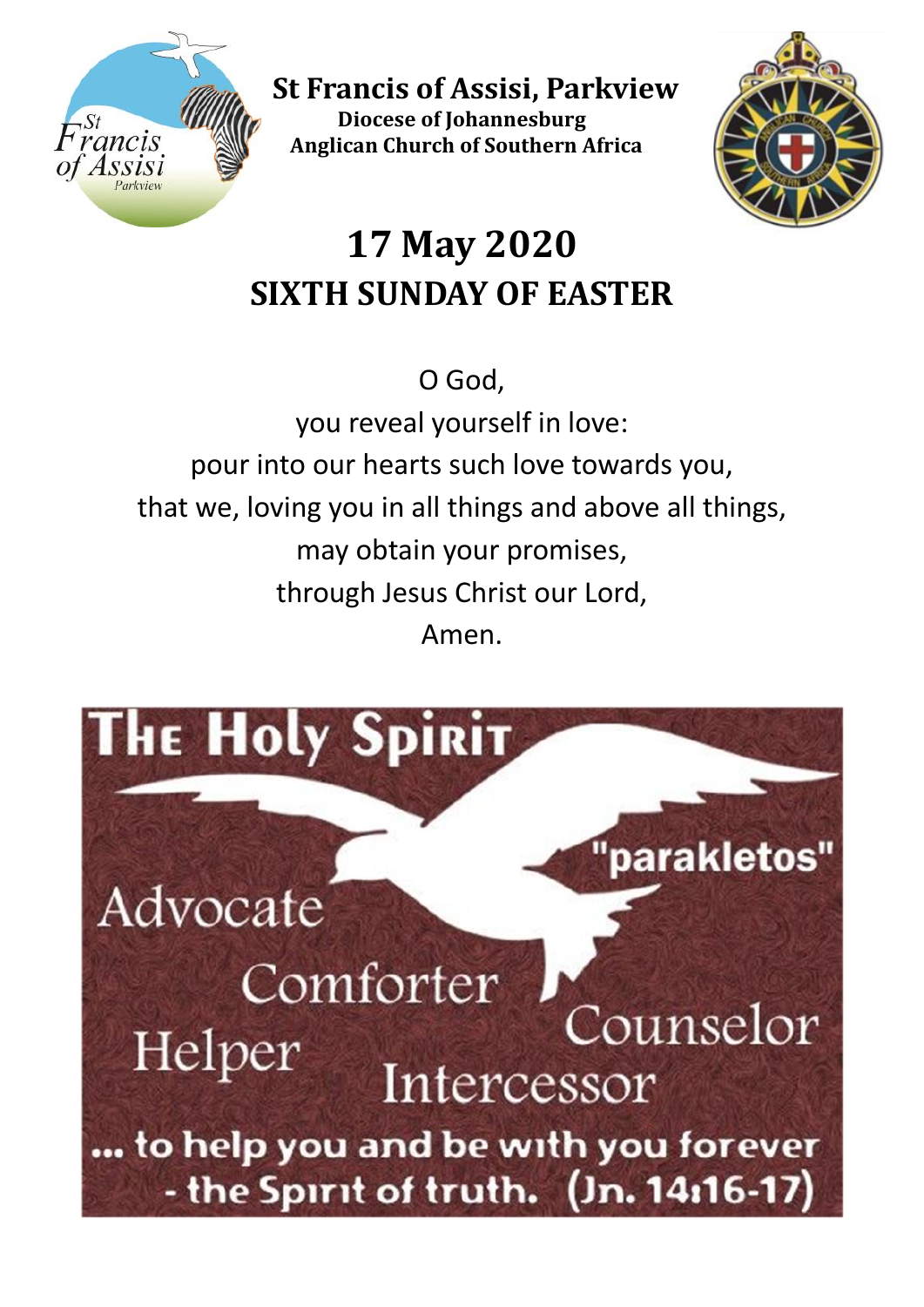# **WELCOME TO CHURCH UNUSUAL – LIVE FROM ST FRANCIS**

### **Physical Distancing, Social Solidarity and Spiritual Reality**

Each of us should live as if we are positive to protect those around us. **"In everything do to others as you would have them do to you".**  Matthew 7.12

#### **THE PRAYERS OF THE CHURCH**

#### **PRAYERS FOR THE CHURCH**

We Pray for the Anglican Church of Korea **The Most Revd Moses Nagjun Yoo -** Primate of Korea and Bishop of Daejeon. We pray for **Steve our Bishop** and our Diocese, for **Thabo our Metropolitan** and the Anglican Church of Southern Africa, for **Justin of Canterbury** and the Anglican Communion, and all Christians across the world.

#### **A PRAYER FOR CONNECTION IN A TIME OF PHYSICAL SEPARATION**

O God, in this time of physical separation may we be united in our desire to care for each other and our world. Strengthen our communication in unexpected ways, keep us listening in deep and meaningful ways, keep us patient in practical and resourceful ways and soften our hearts to help those who need us.

#### **A PRAYER FOR THE WORLD**

As Christians celebrate Ascension Day and Muslims, Eid-al-Fitr, we pray that all nations be inspired to spread your Gospel message in word and deed. Unite us to fight Covid-19; unite us to fight for each other and for life; inspire us to love one another. Amen.

#### **PRAYERS FOR PARISHIONERS:**

**Birthdays: Sunday 17:** Serf Bouwer; Nicky Pryor; Cally Tuckey **Monday 18:** Miranda Hunt, Valentino Meirotti **Thursday 21**: Teresa Dirsuweit **Friday 22:** James Macdonald **Wedding Anniversaries: Thursday 21:** Robert and Sandra Mackay

**Families to be prayed for this week:** Graham, Hailey, Wyatt, and Jasper HILL; Spike HOLLIDAY, Janet, Duncan, Jessica and Abigayle HOLLOWAY; Mike and Louise HONNET; Michael, Karin, Cordelia and Miranda HUNT; Trevor, June and Louise IMPEY; David, Fiona and Arabella INGHAM **Prayers for those in need of prayer:** Susan Alexander; Michael Cruz; Stephen Botha Jentina Frahm-Arp; the Germond family; Marilyn Gianadda; Joyce Halse; Lesley Henderson; June Impey; Tim Kinnard; Maria Longley and family; the Mgeyane family; Hilary Mudau; Thabani Mudau; Reginė Ndlibu; the Nelson Family; Wendy Price; Gerald Strever; Michael, Mymie, Charl and the whole Vermooten family, and for **those who have long-term needs:** Pat Cawthorn; Maria Frahm-Arp; Geraldine Matlhare; Elzett Mufamadi; Thandazo Ndlovu; Dudley Spratt, Travis and Cheryl Williams and family.  **Years Mind:** Robert Botha; Stefan John Rasmussen

#### **Ascension Day Zoom Service - Thursday 21 May at 12 noon**

Join the Zoom Service by clicking o[n https://us02web.zoom.us/j/84036811078](https://us02web.zoom.us/j/84036811078)

### **SUNDAY 17 MAY**

| <b>READINGS FOR TODAY:</b> |              |                 |               |
|----------------------------|--------------|-----------------|---------------|
| Acts 17:22-31              | Psalm 66:7-9 | 1 Peter 3:13-22 | John 14:15-21 |

### **Ascension Day Zoom Service - Thursday 21 May at 12 noon**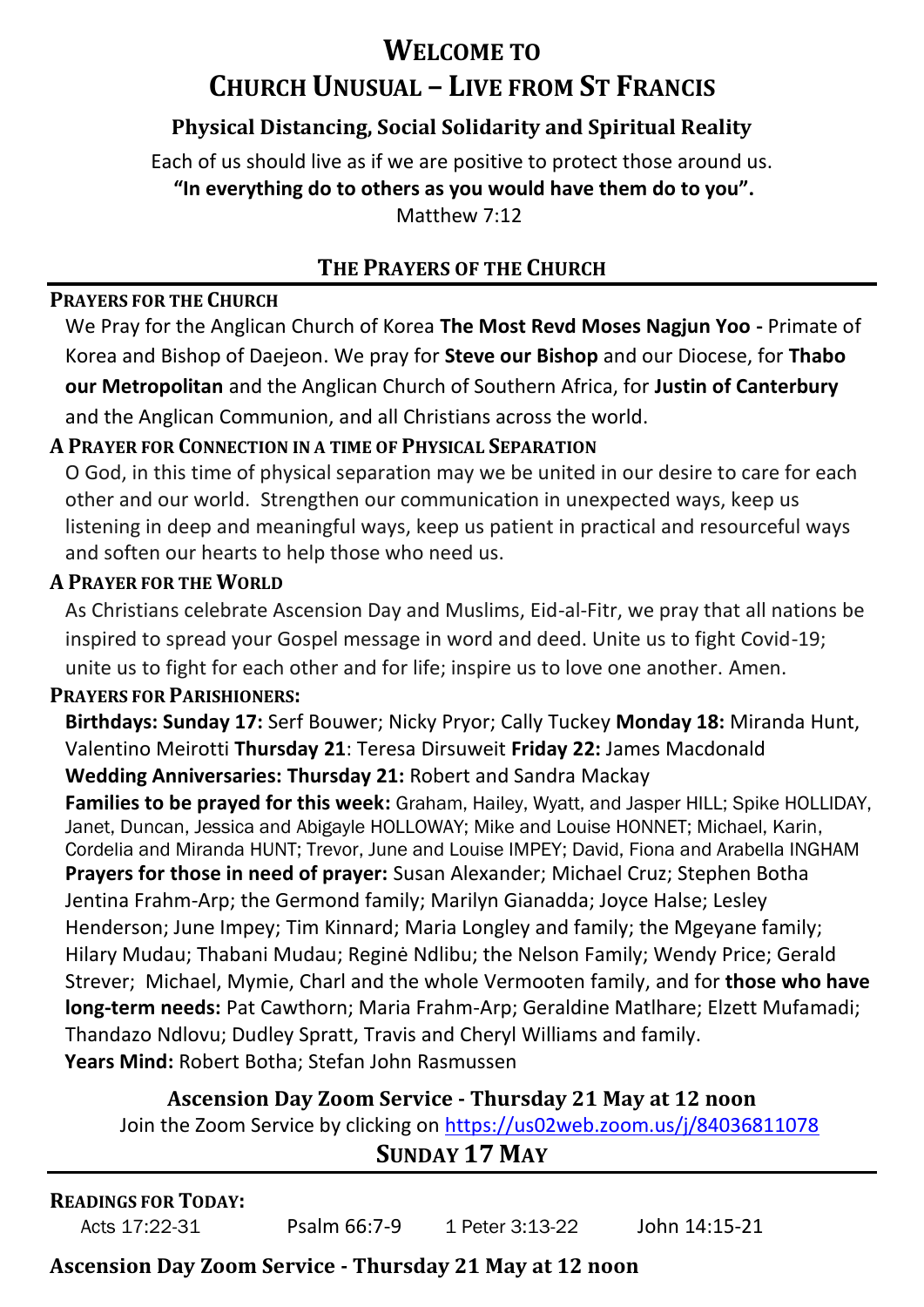Join the Zoom Service by clicking o[n https://us02web.zoom.us/j/84036811078](https://us02web.zoom.us/j/84036811078)

# **SOME NOTICES**

### **1. Our Eastertide weekly rhythm**

In this season of Eastertide, we have established a weekly rhythm for our life together as a Parish. The basic structure of the week is:

| Wednesday | Diana's Reflections on the Post Resurrection Words of Jesus.  |  |  |
|-----------|---------------------------------------------------------------|--|--|
| Friday    | 7:00 am Eucharist on Zoom: Click on link. No password needed. |  |  |
|           | https://zoom.us/j/97918618359                                 |  |  |
| Friday    | 4:00 pm & 6:00 pm Youth meet on Zoom                          |  |  |
| Sunday    | 8:30 am Church Unusual – Live from St Francis                 |  |  |
|           | https://www.youtube.com/channel/UCt35PbtR_ZhmeLxXjQ3EIBg      |  |  |
| Sunday    | 12:00 Confirmation Class on Zoom                              |  |  |

#### 2. **Pastoral care, a listening ear and someone to pray with**

In this time of confusion, of isolation, and of stress we want to assure you that we are available for a friendly conversation if you feel alone, prayer if you would like to pray with someone and pastoral counselling if you are in need. Please know that you are welcome to call any of the people on the list below for whatever you might need.

| Diana Lawrenson: 072 258 5537 | Sue Jordaan:                   | 082 416 7199 |
|-------------------------------|--------------------------------|--------------|
| Cynthia Botha: 083 425 4833   | Fabian Oliver:                 | 079 760 8443 |
| Val Archer:<br>083 7019443    | Patience Dlamini: 082 558 8547 |              |
| 083 755 1656<br>Bart Cox:     | Cally Tuckey: 082 901 5857     |              |
| Paul Germond: 072 397 2284    |                                |              |

| sue Jordaan:                 | U82 410 719 |  |
|------------------------------|-------------|--|
| Fabian Oliver:               | 079 760 844 |  |
| Patience Dlamini:082 558 854 |             |  |
| Cally Tuckey:                | 082 901 585 |  |
|                              |             |  |

### 3. **Sunday Offerings Unusual**

If you would like to continue making your Sunday collection, please make an EFT to: Standard Bank. Account name: Parkview St Francis. Account number: 000496502

### 4. **St Francis Support Fund** (previously the Solidarity Fund)

Thank you to all who have made contributions to the Parish Support Fund. Please considered continuing to do so. We are now in a position to assist parishioners who are in need. Please contact the clergy or churchwardens if you wish to find support. Your request will be treated in utmost confidence and be assessed by the Rector and Churchwardens and please explain: What do you need support for? How much do you need? For how long will you need support? How many people are dependent on this support? We welcome this opportunity to take care of members of our family who are in need. Funds available will not be able to cover major or sustained costs.

### **The Franciscan – Youth Edition – June 2020 – Photos Please**

The Young People of the Parish will be the focus of the next edition of the Franciscan. We would like to have photographs of **all the Young People** (0 to 18 years) of the Parish. Please could you send the pictures to Fabian [\(fabszashwin@gmail.com\)](mailto:fabszashwin@gmail.com). We will take the email as the parents' consent to the publications of the pictures in The Franciscan.

## **Parish Finances: An update**

It is important to let you know what steps the Parish leadership is taking to ensure the Parish's financial good health and continued ministry in this time of unprecedented economic stress.